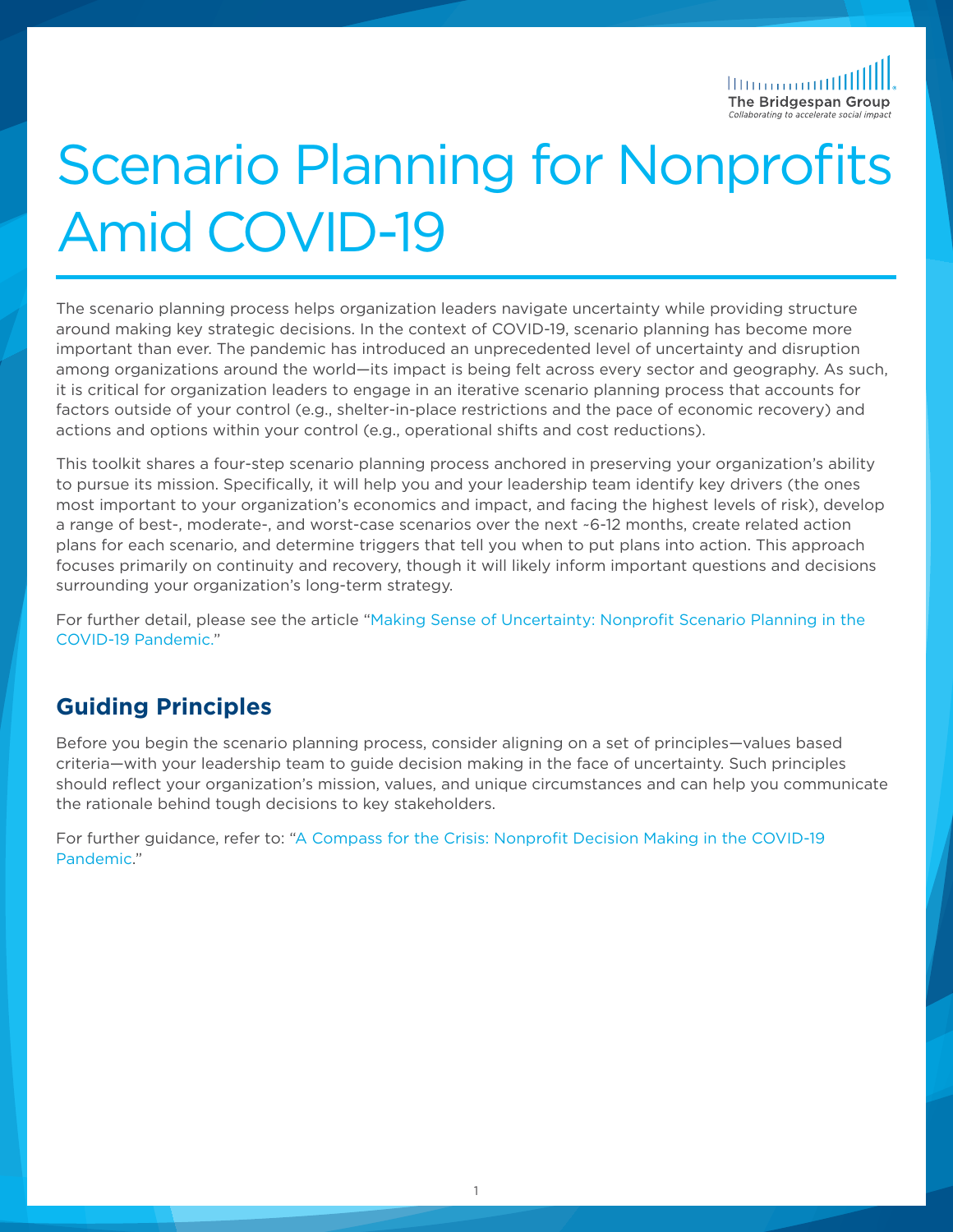# Scenario Planning Process

### **Identify key drivers at risk**

Identify the drivers (i.e., major elements) of your organization's economics and impact. After completing the chart, note which drivers are at both a high level of importance and a high level of risk—you will use these in the next worksheet to develop scenarios.

- What are the drivers of your organization's economics and impact?
- Which of these drivers have both high levels of importance and high levels of risk?

### **Develop and model scenarios**

Construct best-, moderate-, and worst-case scenarios anchored in the key drivers highlighted in Step 1 and relevant external factors outside of your control. Translate scenarios to reflect their impact on your ~6-12 month revenue forecast.

- What external factors (e.g., shelter-in-place) are directly affecting your organization?
- How will these external factors impact your key drivers in different scenarios?

**TIP:** Don't get distracted by the small stuff; stay focused on the key drivers

#### **TIP:** Don't aim for precision; the goal is to explore what is possible

### **Determine key trigger points**

Determine concrete and measurable trigger points that will help prompt your organization to act at the right time. Monitor them regularly to help your leadership team make and execute decisions quickly as circumstances evolve. **4 3**

- What are clear, measurable trigger points for taking each action?
- How will you regularly monitor these triggers?

**TIP:** Establish clear decision processes and roles to support effective decision-making

### **Continuous Iteration**

**1 2 2 2** 

as circumstances change, new information is available

### **Create a portfolio of actions**

Develop a set of actions that would allow you to effectively manage against each scenario. Quantify the financial impact of these actions to understand total estimated savings achieved or costs incurred.

- What actions will you take to successfully manage against each scenario?
- What is the related impact of these actions on your organization's budget?

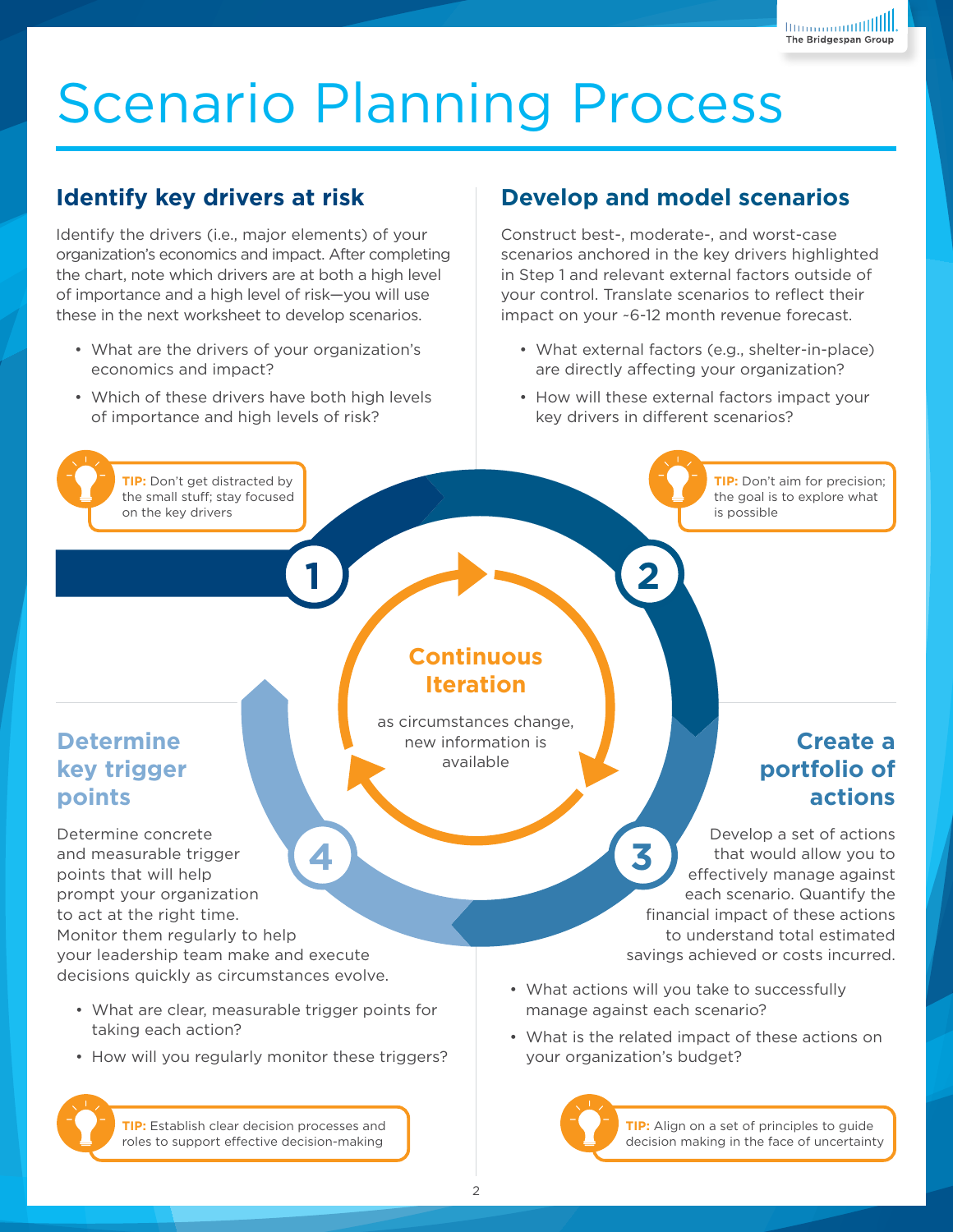# Step 1: Identify key drivers at risk

Nonprofit leaders face an unprecedented number of uncertainties and risks amid COVID-19 that span all aspects of their organizations—only a subset of these matter most and it is critical to prioritize among them in scenario planning. To complete this worksheet, first identify the drivers (i.e., major elements) of your organization's economics and impact across three categories: programs,\* operations, and funding. Next, assess the level of importance of each driver to your organization and the level of risk each faces. In evaluating levels of risk, consider three questions: (1) What is the nature of the risk? (2) What is the likelihood of the risk? (3) What is the level of impact of the risk? After completing the chart, note which drivers are at both a **high level of importance** (to organization economics and/or impact) and a **high level of risk**—you will use these in the next worksheet to develop scenarios.

|                                |                                               | Identify drivers of organization economics and impact     | <b>Level of</b><br>importance**                                     | <b>Level of risk</b>                                                      |
|--------------------------------|-----------------------------------------------|-----------------------------------------------------------|---------------------------------------------------------------------|---------------------------------------------------------------------------|
| 何<br>កា<br>$\circ$<br>$\Omega$ | List drivers of<br>programmatic<br>impact     | .E.g., student enrollment, patient volume, etc.           | Med<br>High<br>Low /<br>$(\ )$                                      | Low /<br>Med /<br>High                                                    |
|                                |                                               |                                                           | High<br>Med<br>Low<br>$\left( \begin{array}{c} \end{array} \right)$ | Med<br>High<br>Low /<br>$\left( \begin{array}{c} \end{array} \right)$     |
|                                |                                               | $\bullet$                                                 | High<br>Med<br>Low<br>$\bigcirc$                                    | Med<br>High<br>Low /<br>$\left( \begin{array}{c} \end{array} \right)$     |
|                                |                                               | $\bullet$                                                 | High<br>Med<br>Low<br>$(\ )$                                        | Med<br>Low<br>High<br>$\left( \begin{array}{c} \cdot \end{array} \right)$ |
| ъ<br>Œσ<br>O                   | List drivers of<br>organization<br>operations | $\cdot$ E.g., facilities, operational staff capacity etc. | High<br>Med<br>Low<br>$\bigcap$                                     | Med<br>Low<br>High<br>$\left(\begin{array}{c} \end{array}\right)$         |
|                                |                                               |                                                           | High<br>Med<br>Low<br>$\left( \quad \right)$                        | Low<br>Med<br>High<br>( )                                                 |
|                                |                                               | $\bullet$                                                 | High<br>Med<br>Low                                                  | Low<br>Med<br>High                                                        |
| п                              | List drivers of<br>organization<br>revenue    | .E.g., fee-for-service revenue, government grants, etc.   | High<br>Med<br>Low                                                  | Med<br>High<br>Low                                                        |
|                                |                                               |                                                           | High<br>Med<br>Low<br>$\left( \quad \right)$                        | Low<br>Med<br>High<br>$\left( \quad \right)$                              |
|                                |                                               | $\bullet$                                                 | High<br>Med<br>Low<br>$\left( \quad \right)$                        | Low<br>Med<br>High<br>$\left( \quad \right)$                              |
|                                |                                               | $\bullet$                                                 | High<br>Med<br>Low<br>$\left( \begin{array}{c} \end{array} \right)$ | Med<br>High<br>Low<br>C                                                   |

\*Organizations with multiple programs should begin by elevating the critical programs that anchor their mission and economics, **and** are facing the highest level of risk. \*\*Level of importance in this context refers to the driver's contribution to your organization's economics (e.g., percentage of revenue or expenses) and/or your mission (e.g., role in achieving target outcomes)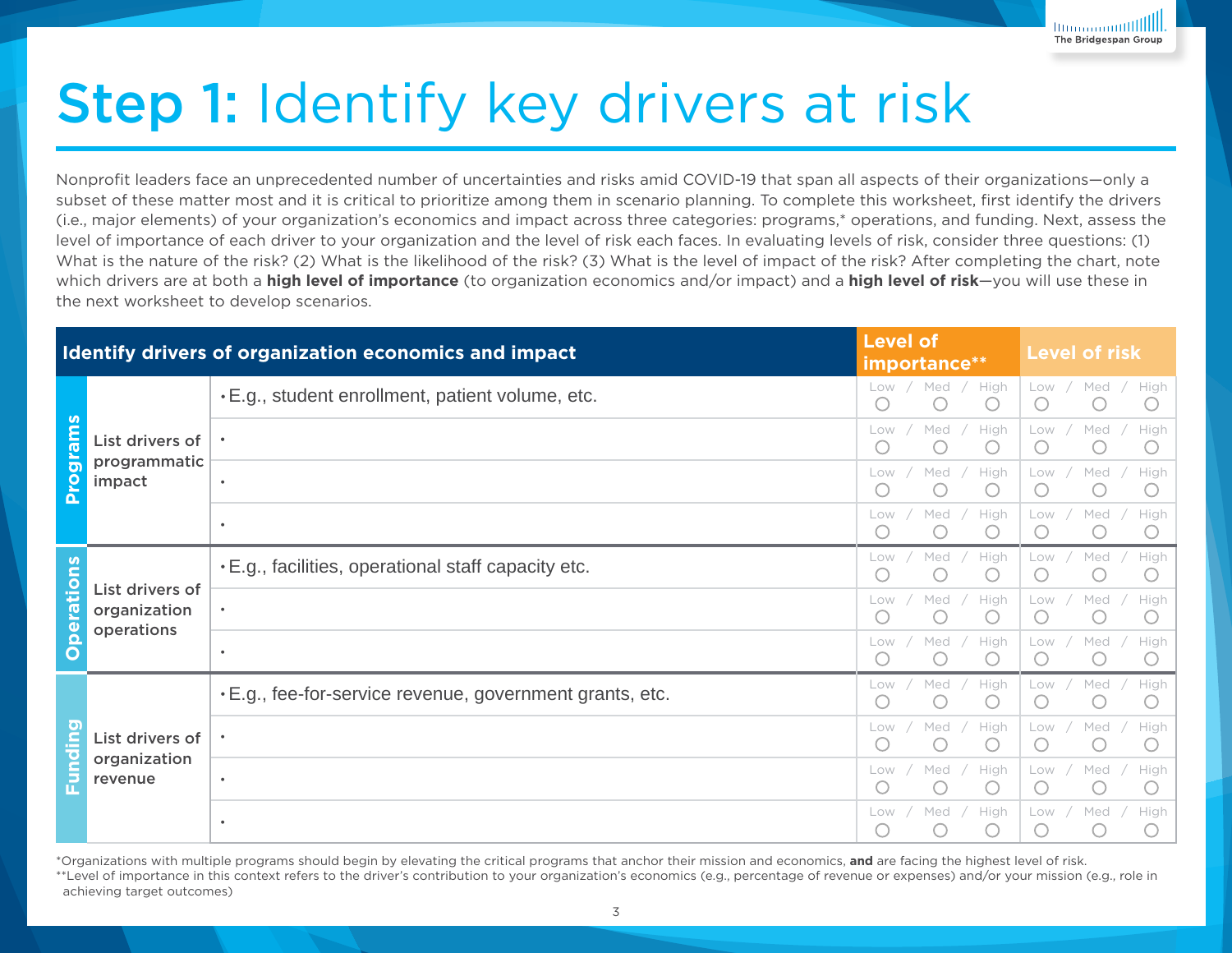

# Step 2: Develop and model scenarios

Consolidate the best data available to construct best-, moderate-, and worst-case scenarios that reflect the full spectrum of possible outcomes for your organization. First, elevate which external factors (factors outside of your control) will directly impact your organization—these may include shelter-inplace restrictions, unemployment rates, the pace of economic recovery, etc. Next, estimate the potential impact that these external factors could have on the key drivers of your organization's impact and economics prioritized in Step 1. Once you have developed these scenarios, translate them into their related impact on your organization's revenue forecast over a short- to medium-term time horizon relevant for your organization (e.g., ~6-12 months).

| <b>External factors that directly</b><br>impact our organization | <b>Best case</b>                    | <b>Moderate case</b>               | <b>Worst case</b>                  |  |
|------------------------------------------------------------------|-------------------------------------|------------------------------------|------------------------------------|--|
| E.g., shelter-in-place restrictions                              | • June 30th release of restrictions | • Aug 30th release of restrictions | • Oct 30th release of restrictions |  |
|                                                                  |                                     |                                    |                                    |  |
|                                                                  |                                     |                                    |                                    |  |

| E.g., shelter-in-place restrictions                        |                                        | • June 30th release of restrictions | • Aug 30th release of restrictions | • Oct 30th release of restrictions |
|------------------------------------------------------------|----------------------------------------|-------------------------------------|------------------------------------|------------------------------------|
|                                                            |                                        | $\bullet$                           | $\bullet$                          | $\bullet$                          |
|                                                            |                                        | $\bullet$                           | $\bullet$                          | $\bullet$                          |
|                                                            |                                        |                                     |                                    |                                    |
| <b>Prioritized key drivers from</b><br>Step 1              |                                        | <b>Best case</b>                    | <b>Moderate case</b>               | <b>Worst case</b>                  |
| S                                                          | E.g., program volume (patients served) | · Slight decrease (e.g., 10-15%)    | · Moderate decrease (e.g., 15-30%) | · Major decrease (e.g., 30-45%)    |
| <b>Program</b>                                             |                                        | $\bullet$                           | $\bullet$                          | $\bullet$                          |
|                                                            |                                        | $\bullet$                           | $\bullet$                          | $\bullet$                          |
|                                                            |                                        | $\bullet$                           | $\bullet$                          | $\bullet$                          |
| <u>SU</u>                                                  | E.g., frontline staff capacity         | · Slight decrease (e.g., 10-15%)    | • Moderate decrease (e.g., 15-30%) | • Major decrease (e.g., 30-45%)    |
| ratio                                                      |                                        | $\bullet$                           | $\bullet$                          |                                    |
| $\mathbf{\Omega}$<br>$\bar{\mathbf{Q}}$                    |                                        | $\bullet$                           | $\bullet$                          |                                    |
| Ō                                                          |                                        | $\bullet$                           | $\bullet$                          | $\bullet$                          |
|                                                            | E.g., fee-for-service revenue          | · Slight decrease (e.g., 10-15%)    | · Moderate decrease (e.g., 15-30%) | · Major decrease (e.g., 30-45%)    |
| guib<br>G<br>Б                                             |                                        | $\bullet$                           | $\bullet$                          | $\bullet$                          |
|                                                            |                                        | $\bullet$                           | $\bullet$                          | $\bullet$                          |
| ш                                                          |                                        | $\bullet$                           | $\bullet$                          | $\bullet$                          |
|                                                            |                                        |                                     |                                    |                                    |
| Projected impact on our<br>organization's revenue forecast |                                        | \$0.00                              | \$0.00                             | \$0.00                             |

Projected impact on our organization's revenue forecast

| × |
|---|
|---|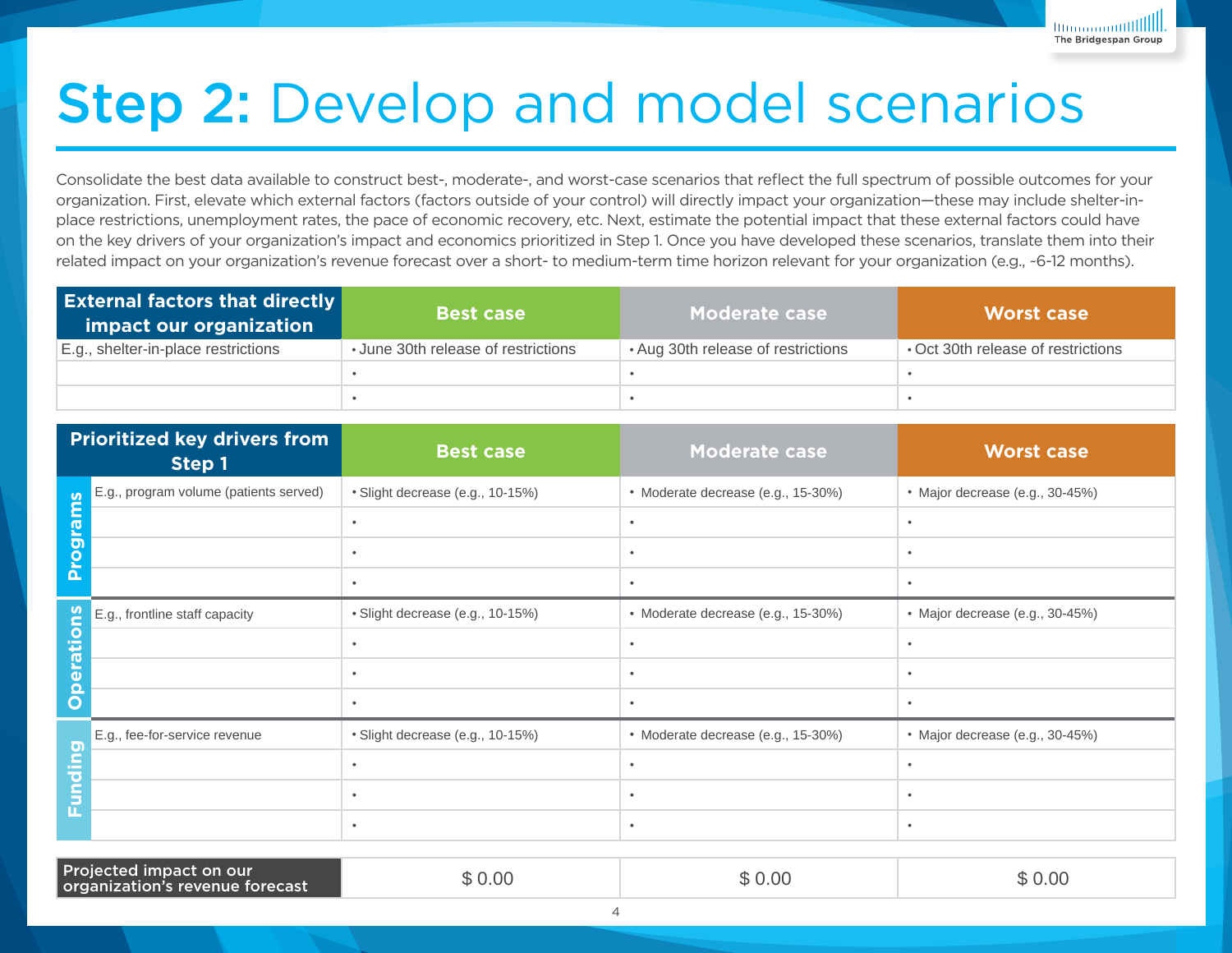# Step 3: Create a portfolio of actions

Develop a set of potential actions that would enable your organization to successfully manage against each scenario, preserving both your financial viability and your ability to deliver impact. Actions typically fall into one of three categories: (1) appropriate for any scenario, (2) smaller-scale and more flexible, (3) larger and more permanent. As you identify potential actions, weigh the pros and cons of each and ensure they fall in line with any guiding decision principles agreed upon by your leadership team. Most of these actions will likely have some economic cost or benefit. Quantify the potential costs incurred and/or savings achieved for each action (over the time horizon the action would be implemented), and then calculate the total estimated costs incurred or savings achieved by each set of actions for your best-, moderate-, and worst-case scenarios.

**Case Scenario** (create one action plan for each scenario; 'appropriate for any scenario' will be the same in each)

| <b>Category</b>                                    | <b>Definition</b><br><b>Actions</b>                                                                                                                                   |                                                                                                | <b>Estimated</b><br>$Cost (+ or -)$ |
|----------------------------------------------------|-----------------------------------------------------------------------------------------------------------------------------------------------------------------------|------------------------------------------------------------------------------------------------|-------------------------------------|
|                                                    | Actions that will<br>positively affect<br>the organization's<br>ability to deliver<br>impact and<br>financial position<br>under any future<br>scenario                | . E.g., Eliminate discretionary budget expenses—conference fees, travel, office supplies, etc. | \$0.00                              |
| <b>Appropriate</b>                                 |                                                                                                                                                                       | $\bullet$                                                                                      | \$0.00                              |
| for any<br>scenario                                |                                                                                                                                                                       | $\bullet$                                                                                      | \$0.00                              |
|                                                    |                                                                                                                                                                       | $\bullet$                                                                                      | \$0.00                              |
|                                                    | Smaller-scale.<br>flexible investments<br>or cost reduction<br>measures that can<br>be executed quickly<br>(and reversed) if<br>various scenarios<br>come to fruition | . E.g., Reduce executive-level salaries by XX%                                                 | \$0.00                              |
| <b>Smaller-</b><br>scale and                       |                                                                                                                                                                       | $\bullet$                                                                                      | \$0.00                              |
| more<br>flexible                                   |                                                                                                                                                                       | $\bullet$                                                                                      | \$0.00                              |
|                                                    |                                                                                                                                                                       | $\bullet$                                                                                      | \$0.00                              |
|                                                    | Large-scale<br>investments or cost<br>reduction measures<br>that may be more<br>permanent in<br>nature                                                                | • E.g., Layoff nonessential staff                                                              | \$0.00                              |
| <b>Larger</b><br>and more                          |                                                                                                                                                                       | $\bullet$                                                                                      | \$0.00                              |
| permanent                                          |                                                                                                                                                                       | $\bullet$                                                                                      | \$0.00                              |
|                                                    |                                                                                                                                                                       | $\bullet$                                                                                      | \$0.00                              |
| Total estimated costs incurred or savings achieved |                                                                                                                                                                       |                                                                                                | \$0.00                              |